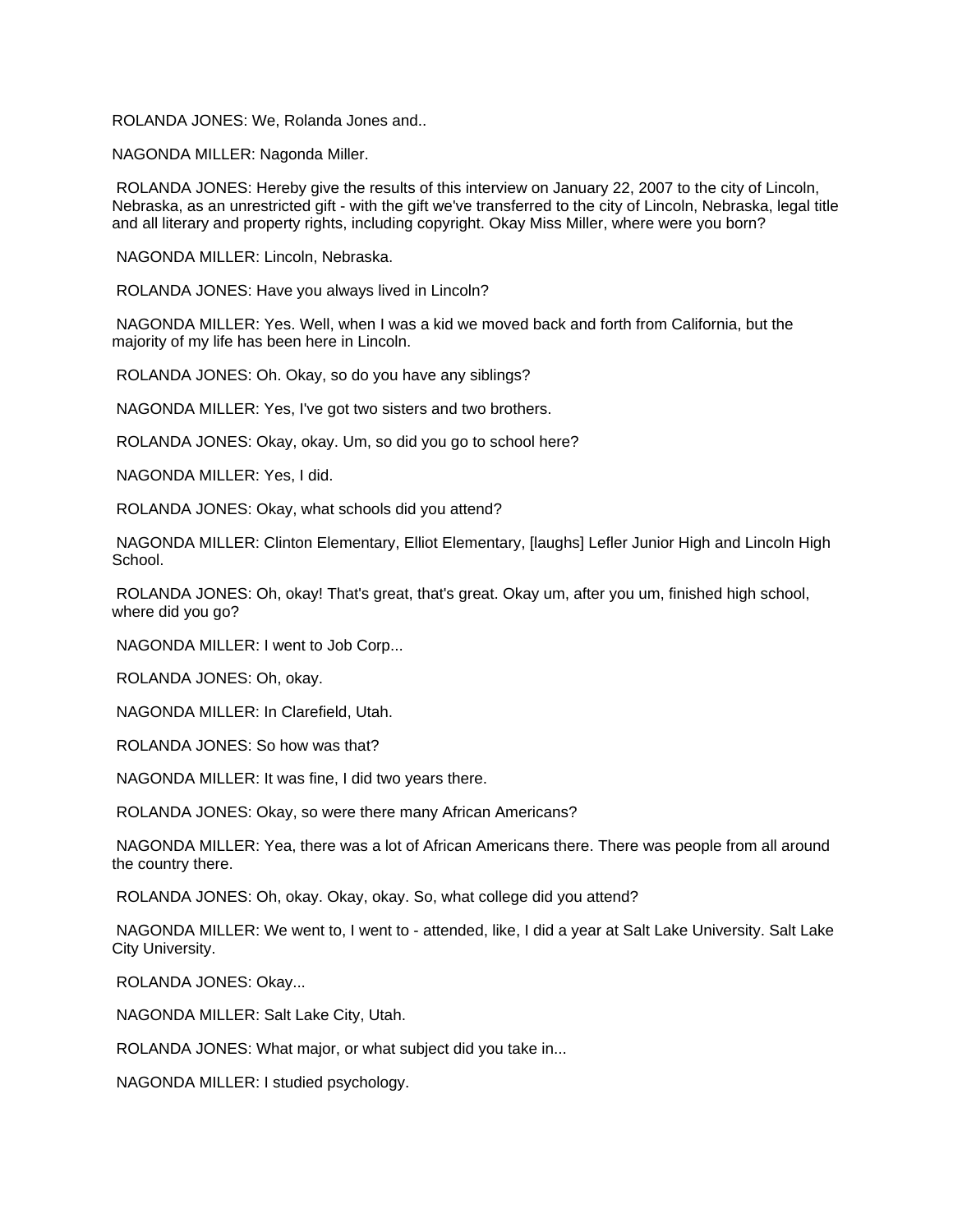ROLANDA JONES: Oh, that's great! So you know about a lot of these people here in Lincoln!

NAGONDA MILLER: Mmhmm, yea. Bunch of cousins, yep. [Laughs]

ROLANDA JONES: Okay, okay. So now, do you still reside here in Lincoln?

NAGONDA MILLER: Yes, I do.

ROLANDA JONES: Mmkay, and work?

NAGONDA MILLER: Yes, I do.

 ROLANDA JONES: I have a few questions I'd like to ask you. One of 'em - oh, have you ever been married?

NAGONDA MILLER: No.

ROLANDA JONES: Okay, okay. How 'bout your mother and father? Are they still here in Lincoln?

NAGONDA MILLER: My mother's still in Lincoln. My father's in California.

 ROLANDA JONES: Oh, okay. Okay, okay, that's great. That's great. Okay um, well since you've been here all your life, I'd like to ask: what sort of things would you - what sort of things have you seen change here in Lincoln? Population wise, and also as far as the African American community?

 NAGONDA MILLER: Well, I'd say back in the early '90's we'd get a lot of Southern African Americans comin' in. There's like a big ol' rush of Mississippians! [Laughs] But it's true! Hey...But, it's expanded a lot. Yea, so it's good.

 ROLANDA JONES: So would you say um, for instance, like - okay, so there's more now, here, than there's ever been?

NAGONDA MILLER: Yea, yea. Yes.

 ROLANDA JONES: So do you seem to uh, I mean, as far as - do you see anything change, as far as uh, Lincoln changing for the better? Or, the African Americans uh, are getting better at, you know, as far as getting help and stuff while they're here, comin' from different states and countries?

 NAGONDA MILLER: Well, I think some things they get, you know, there's better - there's quicker help here. You know, 'cause we've expanded but we're not like, a big city, you know. We're not New York City, we're Lincoln, Nebraska. You know, we're still Mayberry, so...And, I mean, we've expanded our city, we've got more places to go shopping and stuff like that, but as far as - uh, helping African Americans...we're okay.

 ROLANDA JONES: Okay. What would you say about like, business wise - as far as African Americans have uh, as far as having their own business. Have you - would you say there's been a growth at all, in that area? In owning their own businesses?

## NAGONDA MILLER: No.

 ROLANDA JONES: Okay. Uh, what would you change, as far as, uh - or what would you say we would need more here, than anything? As far as African American businesses or services?

 NAGONDA MILLER: Oh, I think we need a lot more, like an African American restaurant would be nice. You know, Soul Food restaurant? Um, we do have a um, a clothing place, like in the mall. I think it's called Total Image? Yea, but that's what, one? You know, out of fifty million other stores here. So um, I mean, it seems like the only time they celebrate or even acknowledge African Americans is during what, the month of February? Black History Month? And, they think that's it, that's it. One month out of the year.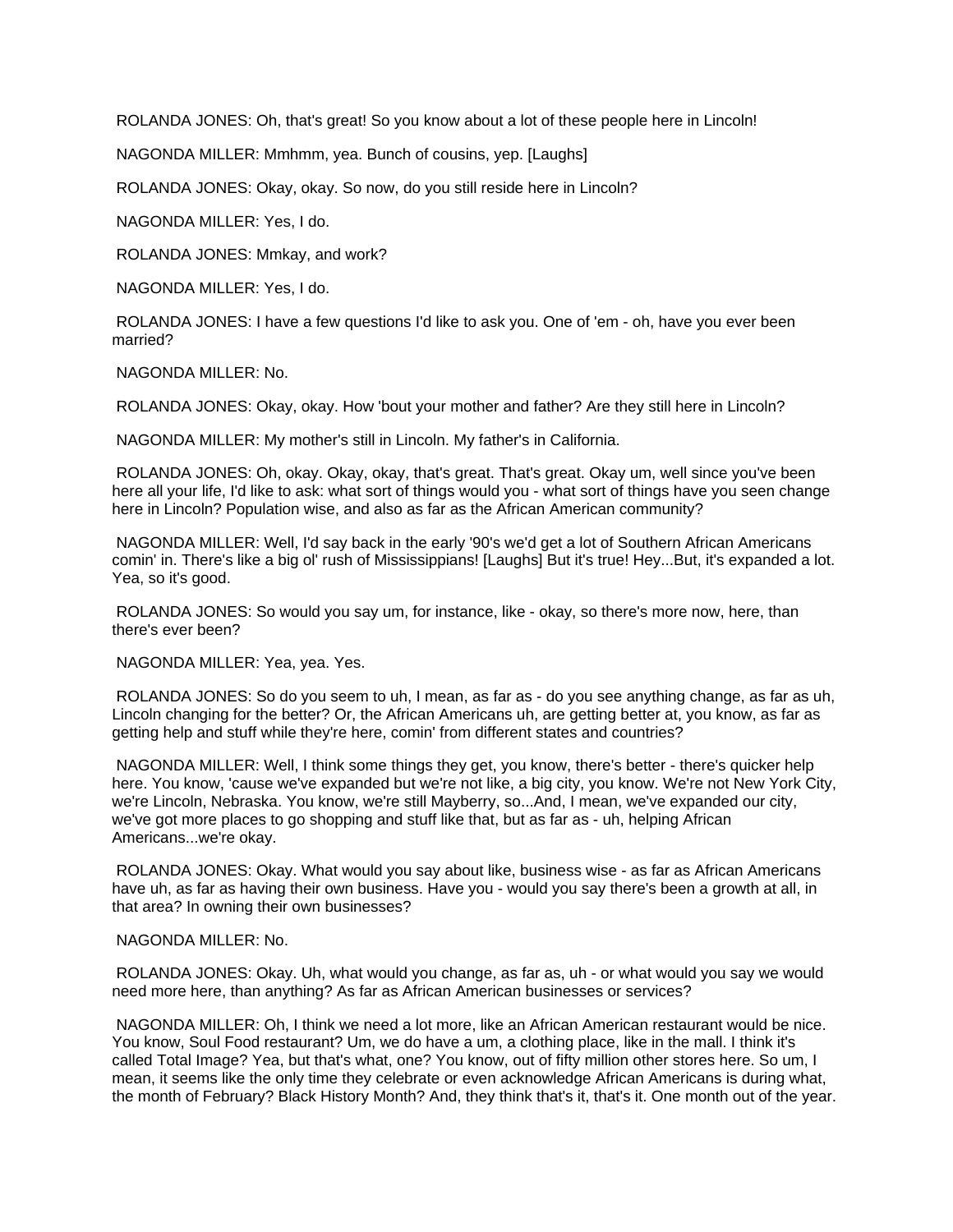And that's because they, [laughs] they basically have to! You know, and that's when we're acknowledged in Lincoln, Nebraska, so. I mean, it's a nice place to raise the kids and stuff like that, but they need to, you know, do more. Besides this, you know, acknowledge the African Americans who are on the football team. [Laughs]

 ROLANDA JONES: Okay, so say - so it would be more like, so in your opinion, as far as celebrating African American holidays in February it should be more like, what? It should be more than that, is what you're saying.

 NAGONDA MILLER: Yea, more than that one month. You know, have some more - get some concerts comin' in. Some entertainment would be nice. You know, you gotta travel to Omaha or Kansas City or shhh, basically somewhere else to get entertainment here! I mean, we get the same stuff every year, it seems like. We got the State Fair, which I'm sorry, but not really in to the Country music all the time? Um, you get the same stuff at the um, the Pershing Auditorium here. I mean, it's, it's just - it's a trip. They don't let 'em come here. But they don't even try to um, I should say, advertise. Saying, "Hey," you know, "Come to Lincoln," you know, "We're expanding our city." You know.

ROLANDA JONES: So you sayin' we need more businesses?

 NAGONDA MILLER: More businesses, we need more entertainment, we need more something for, you know, the African Americans that do live here - something for them to do, you know? Our city [inaudible], well and this place - we close down at what? One? [Laughs] It does! You know, and Sundays it closes at six! Hey! And...

 ROLANDA JONES: Okay, so what would you say like, if one wanted to do something, what would be the first thing would you probably suggest, that's outside of a restaurant that African Americans need more here in the community?

NAGONDA MILLER: We need more, I say, just more - uh, I don't wanna say get-togethers, uh...You know, more community, you know, functions, you know. Something like that so everybody gets to know everybody. And, you know...

 ROLANDA JONES: There was something I meant to ask you while you, um - the school part. I'm sorry for that. Um, did you by any chance ever experience, or know anyone else that experienced any prejudice? While in school, of any age?

NAGONDA MILLER: Not really. Not really.

[Noise in background, unidentified "Oops."]

ROLANDA JONES: Okay. I'm gonna stop for a minute, okay? Okay, now you, you told me you went to college in a community college.

NAGONDA MILLER: Mmhmm.

ROLANDA JONES: And you'd taken up psychology.

NAGONDA MILLER: Mmhmm.

ROLANDA JONES: So tell me about that adventure.

 NAGONDA MILLER: Well, it was through the Job Corps in Salt Lake City. So, and it was - I did a year. It was a nice school, it was cool.

ROLANDA JONES: So did you like subject itself?

NAGONDA MILLER: Oh yea, I love psychology. Psychology's fun.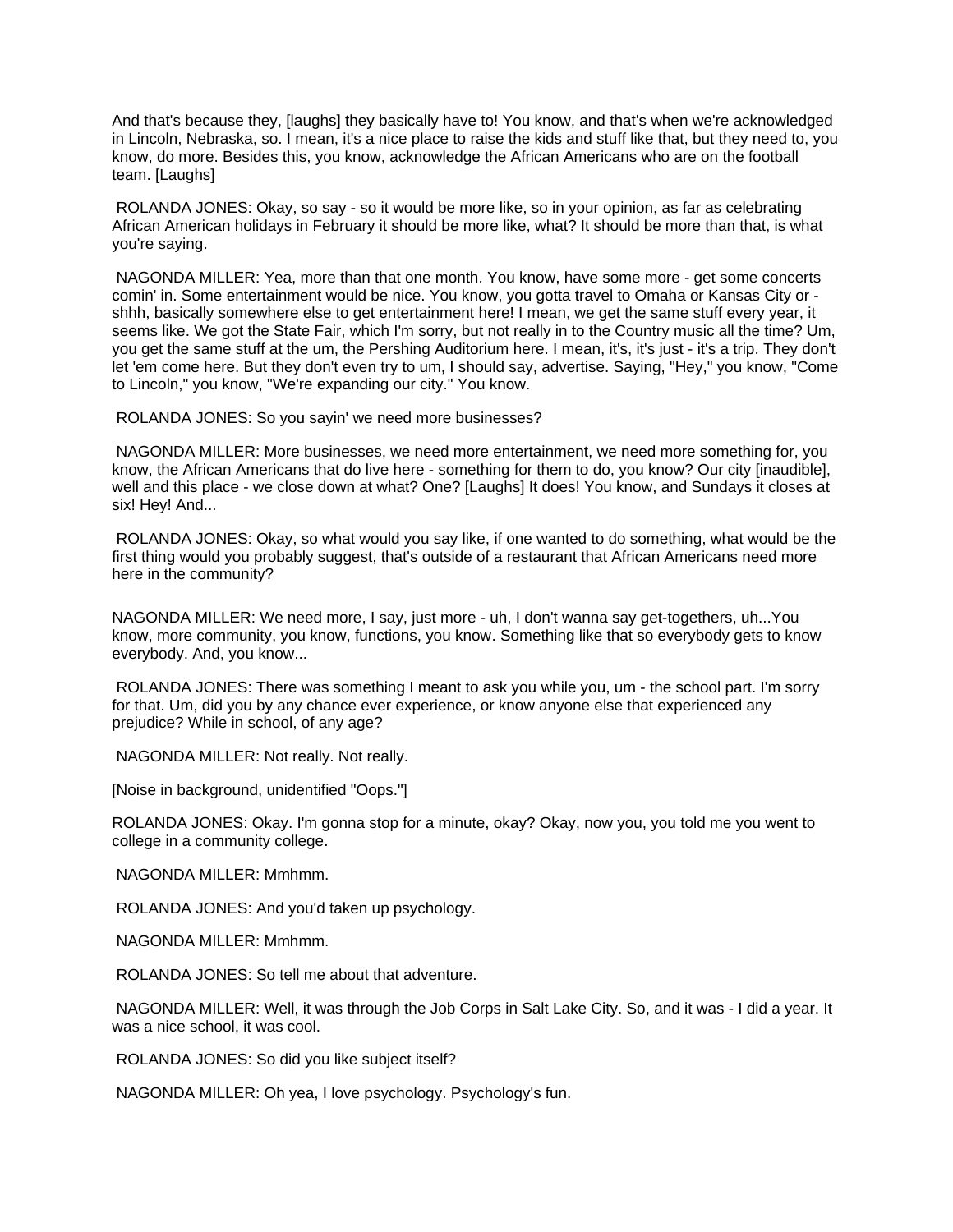ROLANDA JONES: Well is that, is that something that you might be looking forward to in the near future?

NAGONDA MILLER: I thought about it.

ROLANDA JONES: Now you know we need a lotta help out here in Lincoln, don't you?

NAGONDA MILLER:[Laughs] Yea, all these inbred cousins. But anyway!

 ROLANDA JONES: Okay, so given the chance [inaudible] - if you was to get uh, a grant or what have you, that would be something that you would consider?

NAGONDA MILLER: I would consider it, but I also like cooking. [Laughs]

ROLANDA JONES: Okay, psychology...Okay.

NAGONDA MILLER:[Laughs]

ROLANDA JONES: Okay now, does any of your siblings go to college?

NAGONDA MILLER: No.

ROLANDA JONES: Okay. Now, I wanted to touch a little bit also with your mom and dad.

NAGONDA MILLER: Mmhmm.

ROLANDA JONES: What kind of work did your mom do?

NAGONDA MILLER: She did a lot of maid work. She worked the hotels.

ROLANDA JONES: Oh, okay. Here in Lincoln?

NAGONDA MILLER: Mmhmm.

ROLANDA JONES: And your dad?

 NAGONDA MILLER: My dad didn't know too well, and I think he did like, just the odd jobs and stuff like that. Like handyman work.

 ROLANDA JONES: Okay, well I'm not gonna stay too long on that um, right now. But I would like to ask you, as far as, uh - I know that you have uh, nieces and nephews?

NAGONDA MILLER: Mmhmm.

 ROLANDA JONES: What do you think about the kids now, the teenagers now here in Lincoln, compared to the - when you were coming up?

 NAGONDA MILLER: Oh, gosh. These kids are a trip. They, they're very outspoken kids these days. I mean, they're very - they're wild. I mean, not all of 'em. There could be some good kids and everything, and pretty respectful ones, but with a lot of - we have a lot more kids that are just, you know, becoming adults at the ages of thirteen and stuff like that. And twelve and thirteen. And by the girls becoming mamas, and by the boys becoming daddys. And, I mean, it's crazy. When I was a kid, we weren't doin' that. Of course, we were wondering about things, but we were too busy playin', you know, tag. Playin' games and stuff. We weren't that crazy.

 ROLANDA JONES: So if you was to give some advice to the teens out there now, what would your advice be?

 NAGONDA MILLER: Stay in school. Stay in school and appreciate school. You know, get that high school diploma for one thing. Make sure you get that. Even if you don't plan on goin' to college, just make